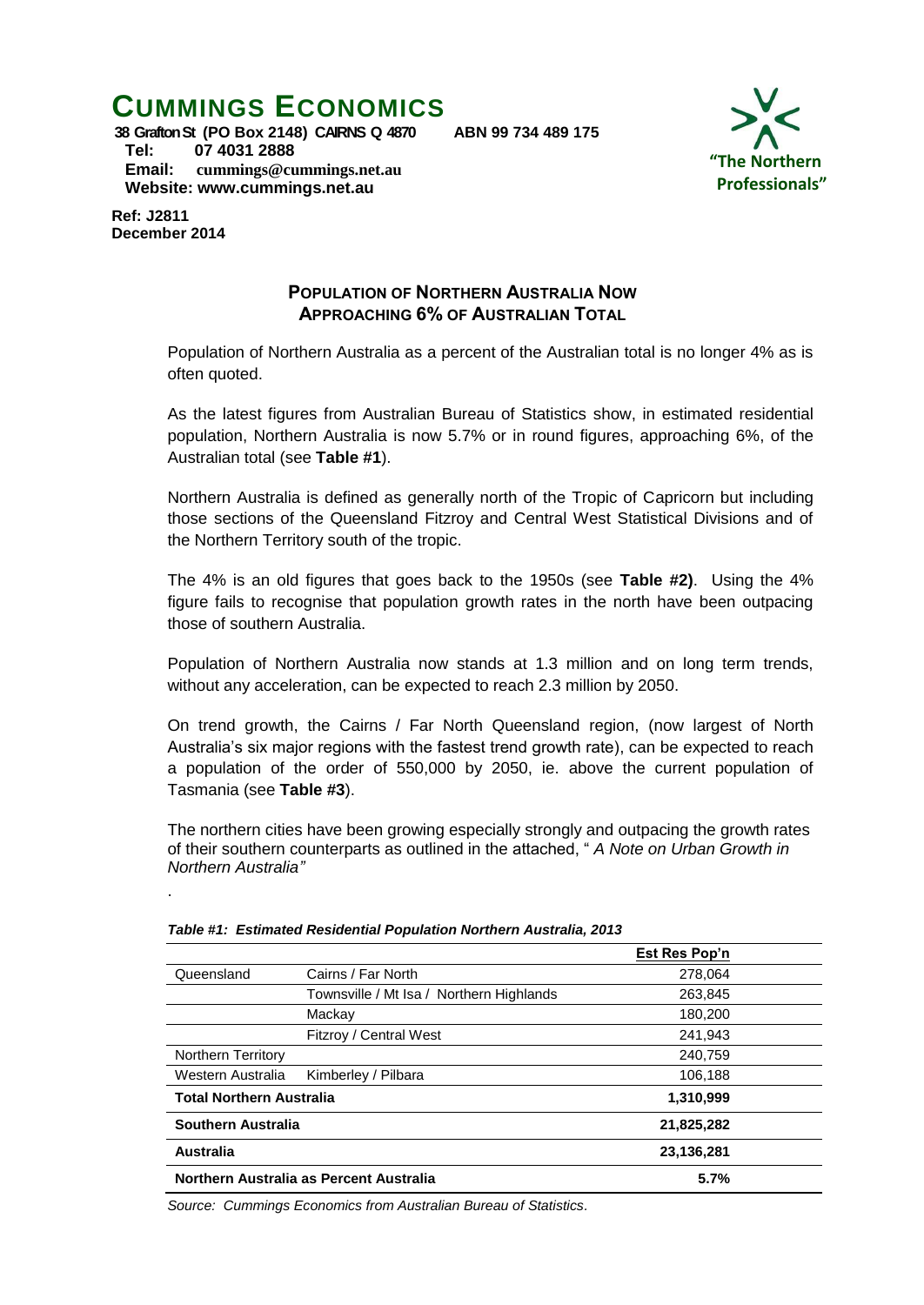| <b>Percent Tropical Australia</b>                 | 3.7%      |  |
|---------------------------------------------------|-----------|--|
| <b>Total Australia</b>                            | 8,986,530 |  |
| <b>Total Non-Tropical Australia</b>               | 8,657,923 |  |
| <b>Australian Capital Territory</b>               | 30,315    |  |
| Tasmania                                          | 308,752   |  |
| South Australia                                   | 797.094   |  |
| Victoria                                          | 2.452.341 |  |
| New South Wales                                   | 3,423,529 |  |
| Remainder Western Australia                       | 629.358   |  |
| <b>Remainder Queensland</b>                       | 1,016,534 |  |
| <b>Total Northern/Tropical</b>                    | 328,607   |  |
| Pilbara, Kimberley & North West Western Australia | 10,413    |  |
| <b>Northern Territory</b>                         | 16,469    |  |
| <b>Tropical Queensland</b>                        | 301,725   |  |

#### *Table #2: Population Distribution, Australia, 1954 Census*

*Note: The figures for the North would be understated due to undercount of the indigenous population. Actual percentage would be more like 4%.*

*Source: Queensland Year Book 1959, Commonwealth Bureau of Census and Statistics, Qld Office & ABS Cat 2108 Part V Vol 1.*

| City                         | Region <sup>(1)</sup>            | Av annual growth<br>1991 - 2011<br>percent per annum |                 | 2011 residential<br>population |           | <b>Projected residential</b><br>population 2050 |           |
|------------------------------|----------------------------------|------------------------------------------------------|-----------------|--------------------------------|-----------|-------------------------------------------------|-----------|
| Cairns                       |                                  | $+2.66\%^{(2)}$                                      |                 | 145,986                        |           | 406,400                                         |           |
|                              | <b>Far North</b>                 |                                                      | $+1.90%$        |                                | 264,405   |                                                 | 550,887   |
| <b>Townsville</b>            |                                  | $+1.94%$                                             |                 | 167,371                        |           | 354,096                                         |           |
|                              | <b>North</b>                     |                                                      | $+1.43\%^{(2)}$ |                                | 224,678   |                                                 | 390,886   |
| <b>Mackay</b>                |                                  | $+2.17%$                                             |                 | 83,600                         |           | 193,116                                         |           |
|                              | Mackay                           |                                                      | $+1.64\%^{(2)}$ |                                | 171,564   |                                                 | 323,555   |
|                              | Rockhampton/Gladstone            | $+1.32%$                                             |                 | 126,083                        |           | 210,266                                         |           |
|                              | <b>Fitzroy</b>                   |                                                      | $+1.30%$        |                                | 217,123   |                                                 | 359,314   |
|                              | <b>QLD Central, West</b><br>& NW |                                                      | $(-0.46%)$      |                                | 46,914    |                                                 | 39,193    |
| <b>Darwin</b>                |                                  | $+2.50%$                                             |                 | 129,106                        |           | 338,203                                         |           |
|                              | <b>Northern Territory</b>        |                                                      | $+1.69%$        |                                | 231,292   |                                                 | 444,644   |
|                              | Pilbara, Kimberley               |                                                      | $+1.74%$        |                                | 98,568    |                                                 | 193, 158  |
| <b>Total North Australia</b> |                                  |                                                      |                 |                                | 1,254,544 |                                                 | 2,301,637 |

#### *Table #3: Projections of Population of North's Cities and Regions to 2050 ( at 1991 to 2011 av. annual growth rates)*

**(1)***Note: Statistical Divisions.*

**(2)***Note: Adjusted for boundary changes.*

*Source: Cummings Economics from Australian Bureau Statistics Cat 3218.0.*

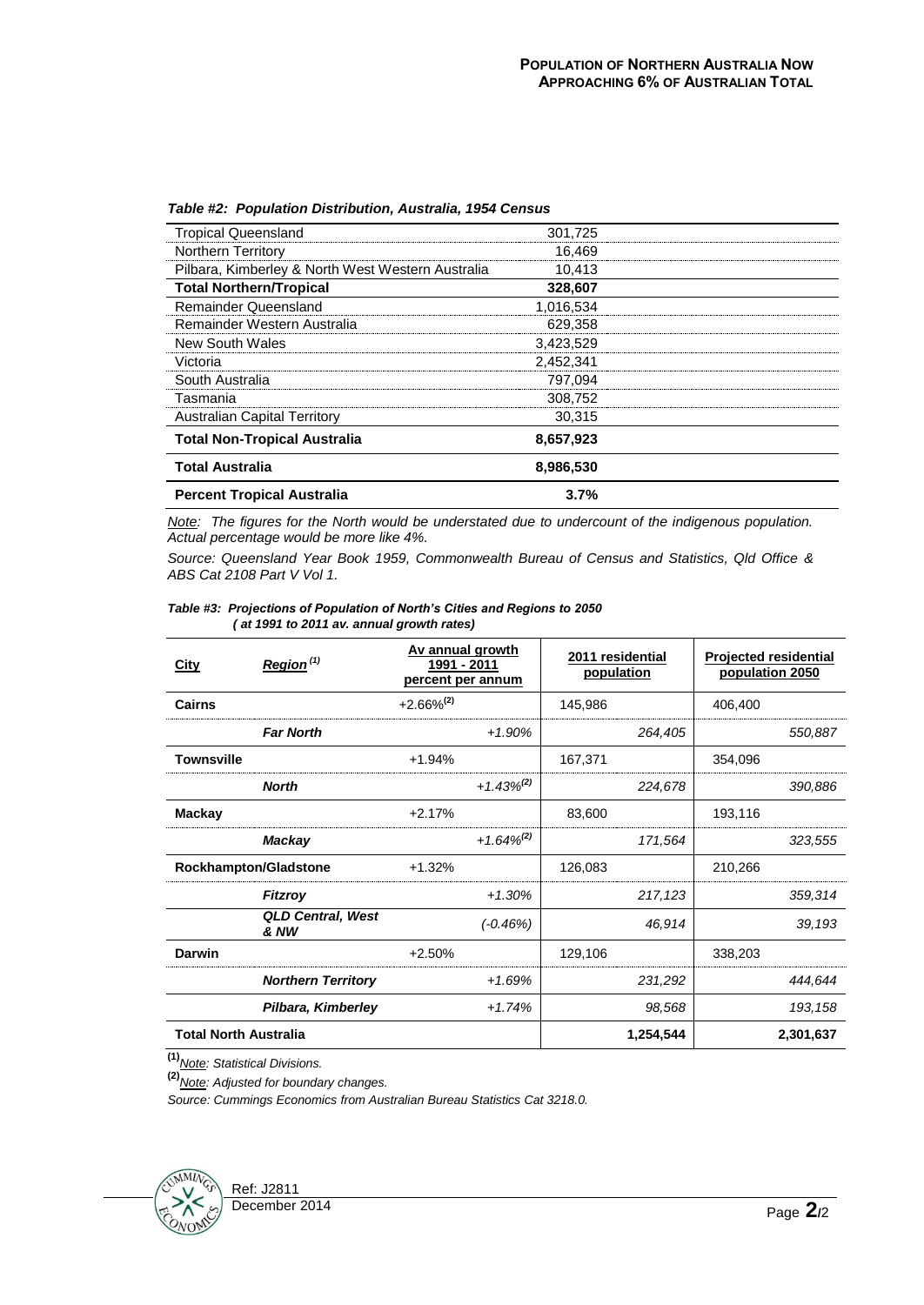# **CUMMINGS ECONOMICS**

**38 Grafton St (PO Box 2148) CAIRNS Q 4870 ABN 99 734 489 175 Tel 07 4031 2888 Fax 07 4031 1108 Email [cummings@cummings.net.au](mailto:cummings@cummings.net.au) Website : www.cummings.net.au**



**Ref: J2780 July 2014**

# **A Note on URBAN GROWTH IN NORTHERN AUSTRALIA**

There have been suggestions recently that population growth in Northern Australia would be best promoted by concentrating on building up one city as a 'metropolitan' centre with Darwin, Townsville (or Cairns) being canvassed. The following gives background information on urban development and why such a policy is not likely to be successful in maximizing economic growth in northern Australia.

#### **Geographic realities**

The suggestion fails to recognise that Northern Australia covers an area almost equivalent to that of southern Australia. Realities of areas and distances in southern Australia leads to six states and five metropolitan centres.

Although populations in Northern Australia are much smaller, realities of areas and distances leads to six clearly defined regions served by five substantial regional cities of Darwin, Cairns, Townsville, Mackay and Rockhampton.

The regions these cities service are state sized in dimension. The Cairns / Far North region is as deep from north to south as the State of New South Wales. The regions based on Cairns, Townsville and Rockhampton, each cover an area as large or larger than Victoria (see **Map 1**). The Mackay region covers an area the size of Tasmania.

Ratios of population in the regional cities compared with hinterland and total regional populations are fairly typical of capital city relationships, ie. accounting for about half or more of total regional population. Typical of worldwide trends, the cities have been accounting for an increasing proportion of population in each of the regions.

|                                           | 1976          |                        | 2011          |                        |
|-------------------------------------------|---------------|------------------------|---------------|------------------------|
|                                           | <b>Number</b> | % Capital<br>of region | <b>Number</b> | % Capital<br>of region |
| Darwin                                    | 46.655        | 46%                    | 129.062       | .56%                   |
| <b>Northern Territory</b>                 | 101.400       |                        | 231.331       |                        |
| Cairns SSD                                | 48.753        | 39%                    | 146.477       | .55%                   |
| Far North Queensland SD                   | 125,210       |                        | 265.945       |                        |
| <b>Townsville SSD</b>                     | 88.400        | 47%                    | 167.636       | 64%                    |
| North & North West SDs                    | 180,560       |                        | 260.048       |                        |
| Mackay SSD                                | 39,500        | 44%                    | 83.350        |                        |
| Mackay SD                                 | 89.300        |                        | 171,297       |                        |
| Rockhampton/Gladstone SSDs <sup>(1)</sup> | 72.900        | 51%                    | 126.155       |                        |
| Fitzroy & Central West SDs                | 144,050       |                        | 229,552       |                        |

*Table #1: Historical Population Relationship between the North's Regional Capitals and their Service Areas (estimated residential population)*

*(1) Note: Rockhampton's port is about 100km away at Gladstone. The other cities are co-located with their port.*

*Source: Cummings Economics from Australian Bureau of Statistics (ABS) Cat 3218.0 and previous.*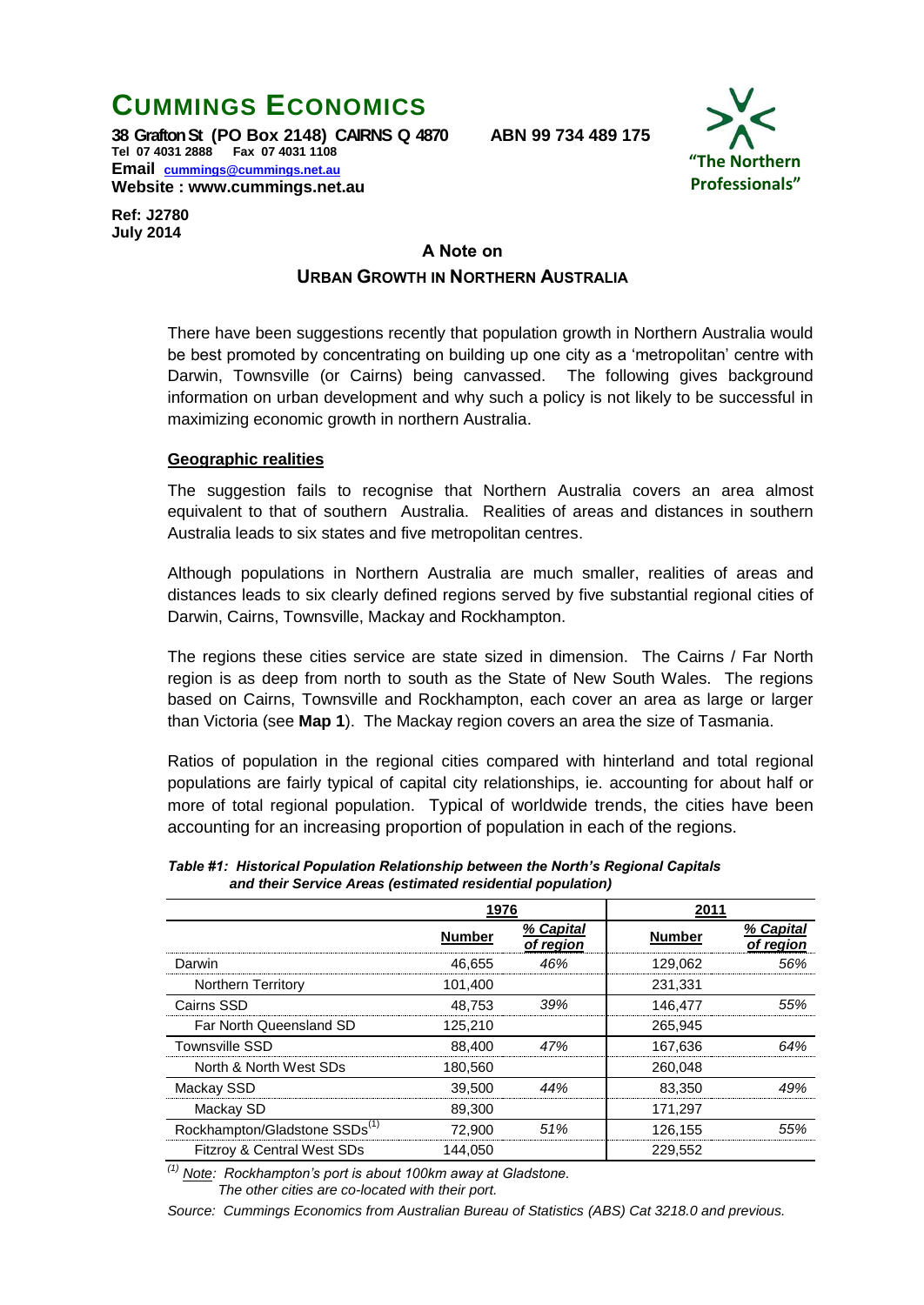

### **Map 1 – Area of Northern Queensland Compared with New South Wales, Victoria and Tasmania**

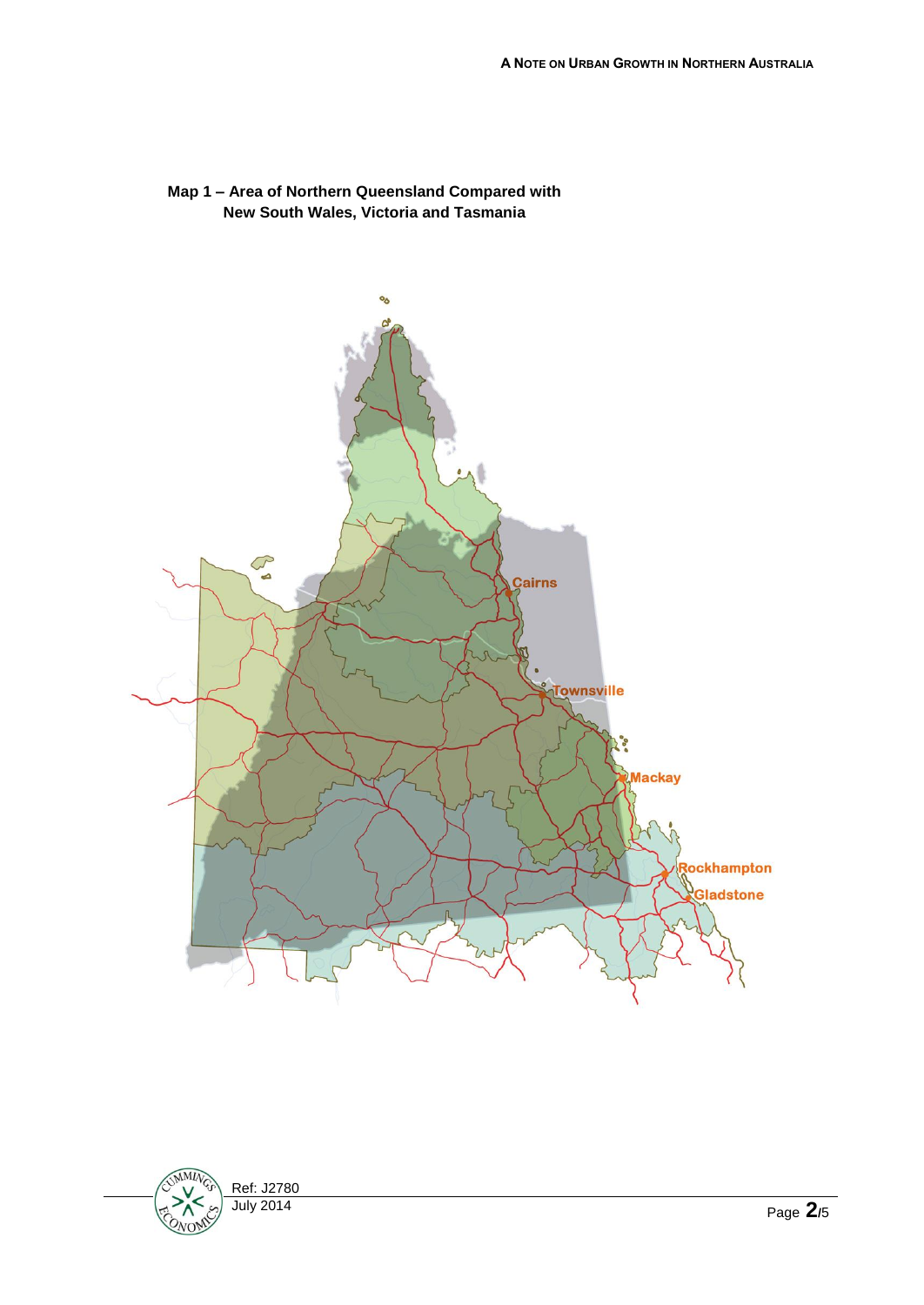#### **The northern cities already outpacing the southern metropolitan centres**

The suggestion ignores that the North's regional capitals have been growing strongly as part of an increasingly successful North.

*Table #2: Long Term Growth, Northern Australia's Major Regional Capitals, 1976 to 2011 (Est Res Pop'n)*

| <b>Northern Australia</b> |         |         | Growth  |         |
|---------------------------|---------|---------|---------|---------|
|                           |         |         | งก      |         |
| Darwin                    | 46.655  | 29.062  | 82 407  | $+177%$ |
| Cairns                    | 48.753  | 146.477 | 97.724  | ገበ%     |
| Townsville                | 88,401  | 167.626 | 79.225  |         |
| Mackav                    | 39,500  | 83.350  | 43.850  | $+111%$ |
| Rockhampton / Gladstone   | 72.900  | 126.155 | 53.255  | +73%    |
| Total                     | 296,209 | 652.670 | 356,461 | $+120%$ |

*Source: Cummings Economics from ABS Cat 3218.0 and previous.*

Percentage growth rates of the combined northern cities at 120% has outstripped that of all the southern metropolitan centres.

*Table #3: Percentage Growth Combined Northern Cities Compared with Southern Metropolitan Centres, 1976-2011*

| cf Northern Regional Capitals | +120%   |  |
|-------------------------------|---------|--|
| Average                       | $+60%$  |  |
| Perth                         | +117%   |  |
| ahirlah                       | $+34%$  |  |
| <b>Brishane</b>               | $+103%$ |  |
| Melbourne                     | $+49%$  |  |
|                               | $+47%$  |  |

*Source: Cummings Economics from ABS Cat 3218.0 and previous.*

As following **Table #4** illustrates, the combined population growth 1976-2011 in the northern regional cities exceeded in absolute terms that of Adelaide (the smallest of the southern metropolitan centres). On a continuation of 1976-2011 trajectories, their combined total will be close to Adelaide in size by 2046.

*Table #4: Growth in Population, Northern Regional Capitals and Greater Adelaide Metropolitan Area Compared, 1976-2011*

| <b>Population</b> | <b>Regional Cities</b><br><b>Northern Australia</b> | Greater<br>ahirlah |  |
|-------------------|-----------------------------------------------------|--------------------|--|
| 1976              | 296.209                                             | 940.100            |  |
| 2011              | 652.670                                             | 1,262,940          |  |
| Growth            | 356,461                                             | 322,840            |  |
|                   | +120%                                               | $+34%$             |  |
| Projected 2046    | 1,435,874                                           | 1,692,340          |  |

*Source: Cummings Economics from ABS Cat 3218.0 and previous.*

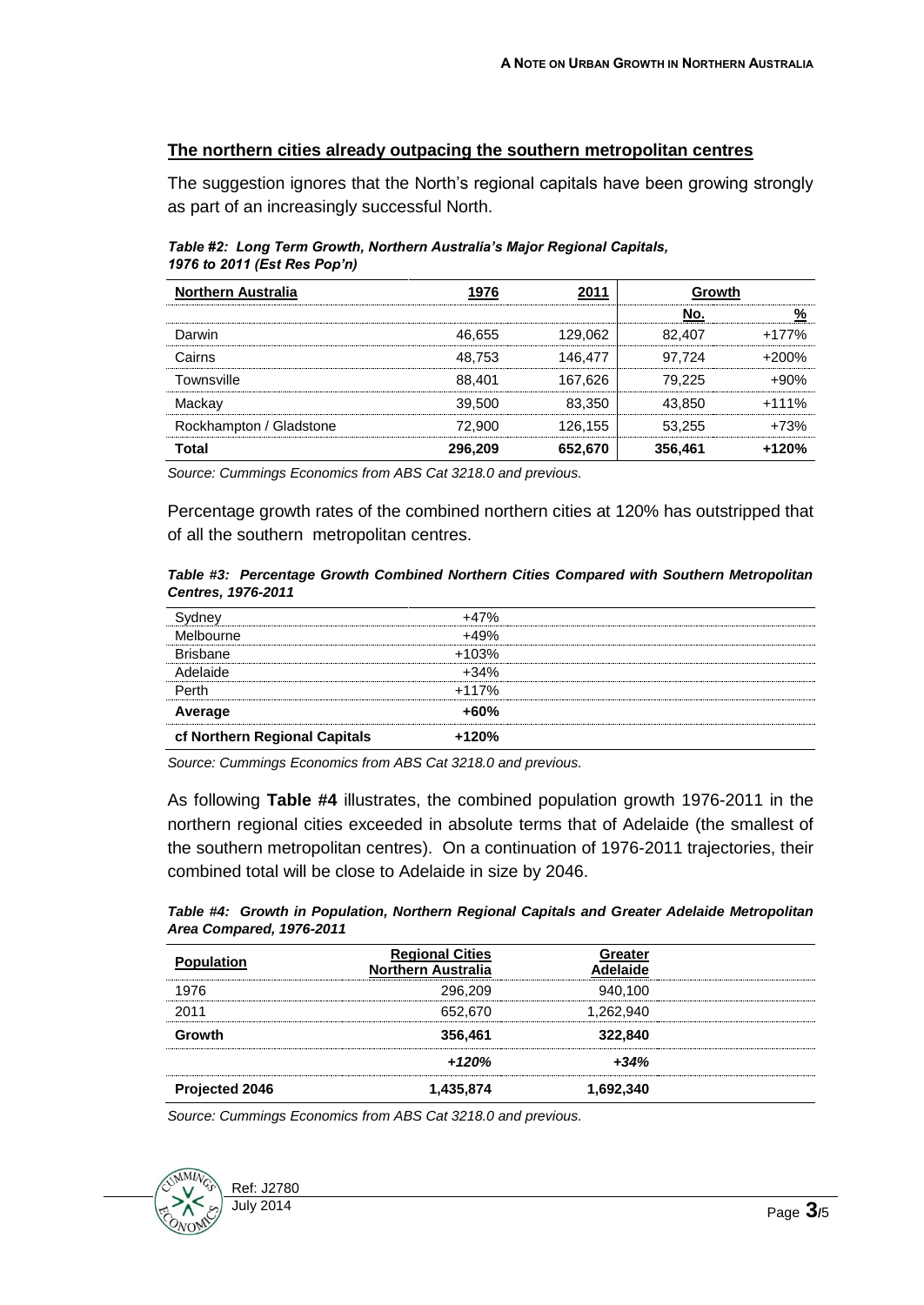### **Economic realities**

Like the metropolitan centres in southern Australia, the comparative growth of the regional cities of the North is very much governed by a combination of the inherent natural resource endowment in their service regions, strategic location, market, and economic forces.

An examination of **Table #2** indicates that the two largest cities in 1976, Townsville and Rockhampton / Gladstone (the old pastoral port capitals of Northern and Central Queensland), have been the slowest growing.

Fastest growing have been the two Far Northern cities of Cairns and Darwin servicing regions deeper into the tropics and previously less developed. These cities are also closest to Asia.

Mackay, located like Cairns in a higher rainfall coastal belt, has already passed Rockhampton (without Gladstone) in population.

Cairns has been drawing up on Townsville and its regional population is now larger than the Townsville region.

Townsville, despite a great deal of 'pump' priming as a 'growth centre' in the past, including major defence bases, university, research and government offices, has failed to respond commensurately.

Townsville has been successful as a capital of its immediate north and north west regions and increased its percentage of population in this area. However its percentage of population in a wider northern Queensland region from Sarina north has hardly increased, ie. from 22% in 1976 to 24% in 2011. This is hardly a capital city relationship to this wider area.

## **The right policies for urban development in the North**

The North has five well established urban growth centres (including Rockhampton / Gladstone as one growth centre), that by and large, have been outgrowing in percentage terms the metropolitan centres of the south and by a long way most regional cities in the south. They each service state sized regions and there is need for Government services to be delivered through each; not just one of two.

As **Table #5** illustrates, on a repeat of the growth trajectories of the 35 years, 1976 to 2011, population in the Northern capitals could be expected to be up to 1.4 million by 2046.